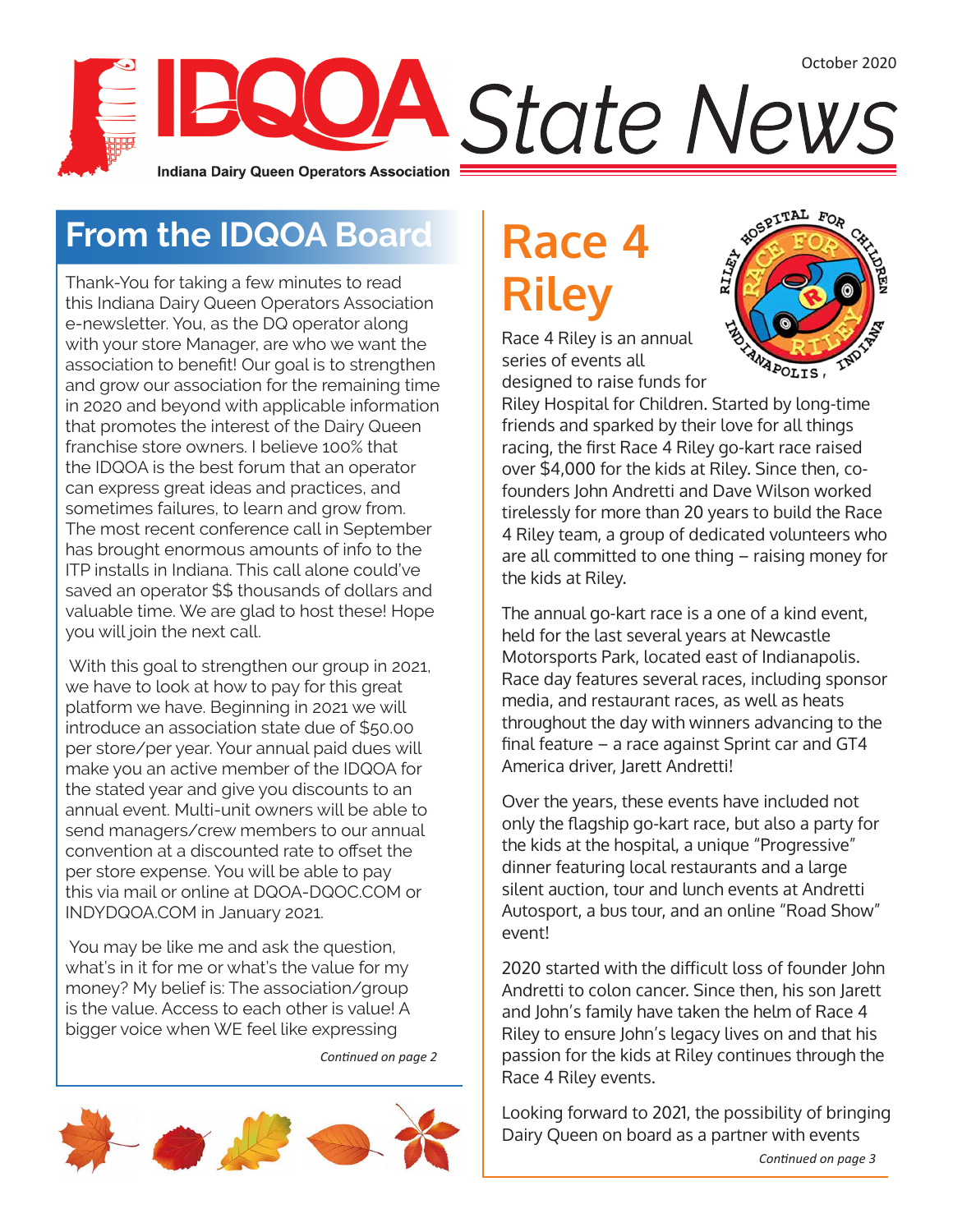#### *From the IDQOA Board, continued from page 1*

something to ADQ. We, as members, bind together into a harmonious group for the achievement of common goals and objectives. This may not be a tangible value that you can hold, but I believe it is the biggest part of what we receive from being a member. The IDQOA board members work diligently to bring you the most recent and relevant industry tactics via communication, speakers, workshops, and vendors.

Lastly, to continue this platform in Indiana we need your support. This minimal annual due will keep us organized moving forward. Please consider this for 2021.

Thank you!

Sincerely,

IDQOA Board

## **Let's connect!**



**Join** the DQOA Member group at https://www.facebook.com/groups/dqoamembergroup

**Join** the Dairy Queen Buy Sell & Trade Group at https://www.facebook.com/groups/DQBuySellTrade

#### **Indiana Dairy Queen Operators Association** 480 N. Morton St. Franklin, IN 46131 INDYDQOA.COM

#### **Board of Directors**

**Joe Napier, President** Franklin, IN (317) 736-6821 joenapier79@gmail.com

**Ron Moser, Vice President** Fishers, IN (317) 790-9552 rjmoser@icloud.com

**Jennifer VanMieghem, Treasurer** Brownsburg, IN (317) 852-4195 tylerjenn@sbcglobal.net

**Jaime Napier Secretary** Cumberland, IN (317) 894-1111 dqguysgirl@gmail.com

**Taylor Napier, Advisor at Large** Cumberland, IN (317) 894-1111 dairyqueen13218@comcast.net

**David Sweet** Chesterfield, IN (765) 378-3144 chesterfielddq@gmail.com

DQ® and the ellipse shaped logo are registered trademarks of American Dairy Queen® Corp, Mpls.

### **webinar**

#### **October 21, 2020**

9:00am Central/10am Eastern

"Insider's Guide to Working with a Business Broker"

by Terry Kelm of Sunbelt Business Brokers

Visit dqoa-dqoc.com for details



### **Webinar**

**DQOA Staying Connected Conference call and Annual Meetings of the DQOA and DQOC**

**Tuesday, November 17, 2020**

9am Central/10am Eastern

Visit dqoa-dqoc.com for details